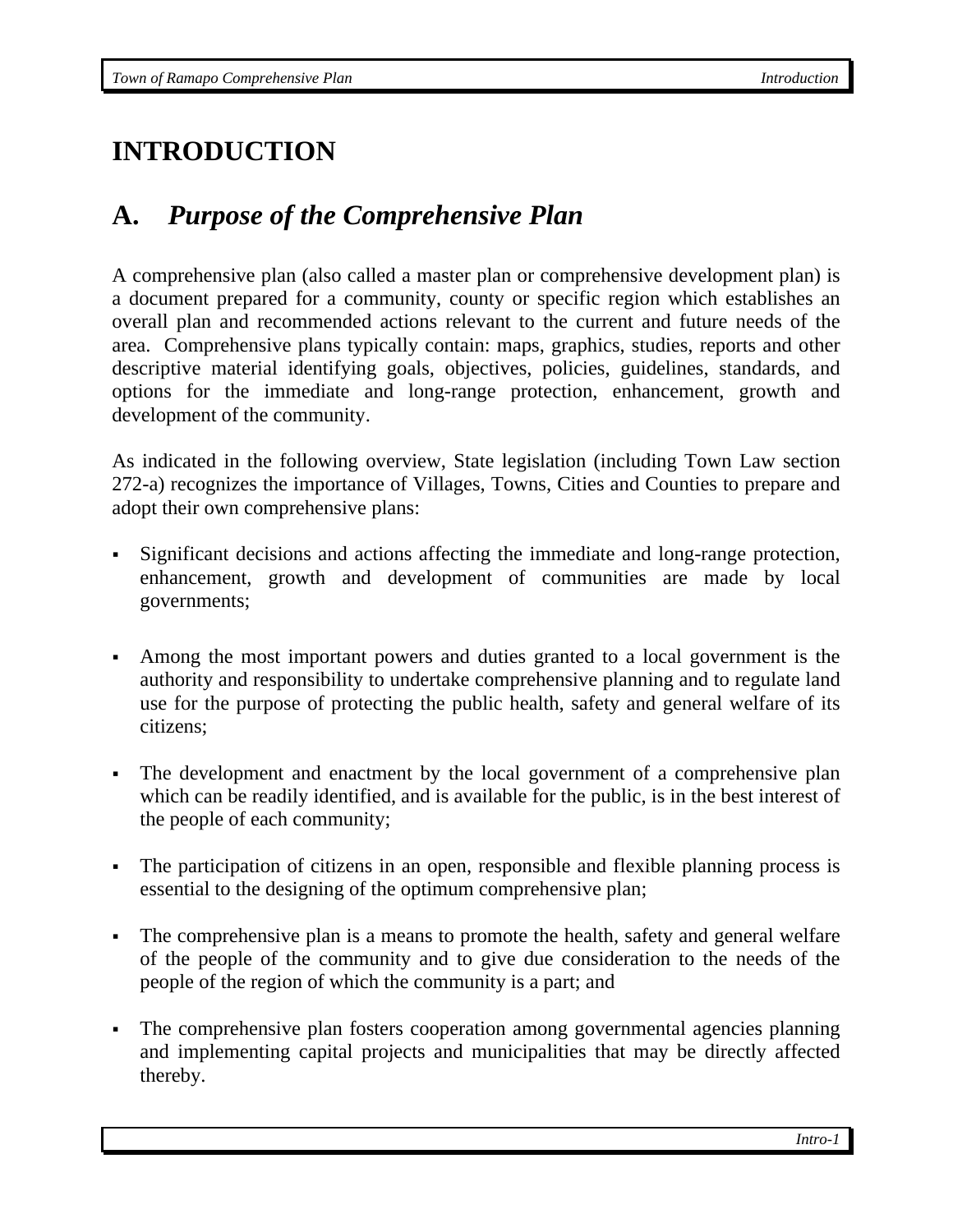*Town of Ramapo Comprehensive Plan Introduction Introduction Introduction* 

The primary reasons why the Town decided to initiate the planning process were:

- The Town's planning document was outdated and did not clearly identify the community's current conditions and current vision, nor did it contain specific initiatives to help achieve that vision;
- The Town Board wanted to have a vision, plan and guidelines for the community to refer to when addressing potential uses and proposed zoning actions within the Town; and
- The Town wanted to be pro-active in dealing with regional and inter-municipal issues, protecting its resources, and planning for community and/or service needs.

The primary mission of the *Comprehensive Plan* is to provide a balance between the need to accommodate anticipated population growth and the need to preserve the quality of life and natural resources that make Ramapo a special place to live.

The *Ramapo Comprehensive Plan* is a policy document that outlines a vision for the future of the Unincorporated Town of Ramapo. It focuses on protection of the Town's natural resources, current and long-range growth and development that is compatible with the Town's quality of life, and provides guidance to decision makers, residents and organizations.

The *Comprehensive Plan* is intended to provide a blueprint for the community's future. The *Comprehensive Plan* contains the goals and objectives applicable to various subject matters ranging from quality of life to natural resources to community services, which will guide public and private decision makers in the short and long term. In addition, the *Comprehensive Plan* identifies numerous specific planning recommendations and implementation strategies which the Town, residents, businesses, property owners and/or organizations can initiate to help achieve the future vision for Ramapo. The *Comprehensive Plan also contains a Land Use Plan, a map intended to serve as a general* guide for future development in the unincorporated areas of the Town of Ramapo, in terms of uses (e.g., residential or commercial) and density of development.

### **B.** *History of Planning in the Town of Ramapo*

Historically, the Town of Ramapo has been a forerunner in planning. Ramapo is renowned nationally for its role in the Golden v. Ramapo case (1972) where the New York Court of Appeals found that the Town of Ramapo had the right to control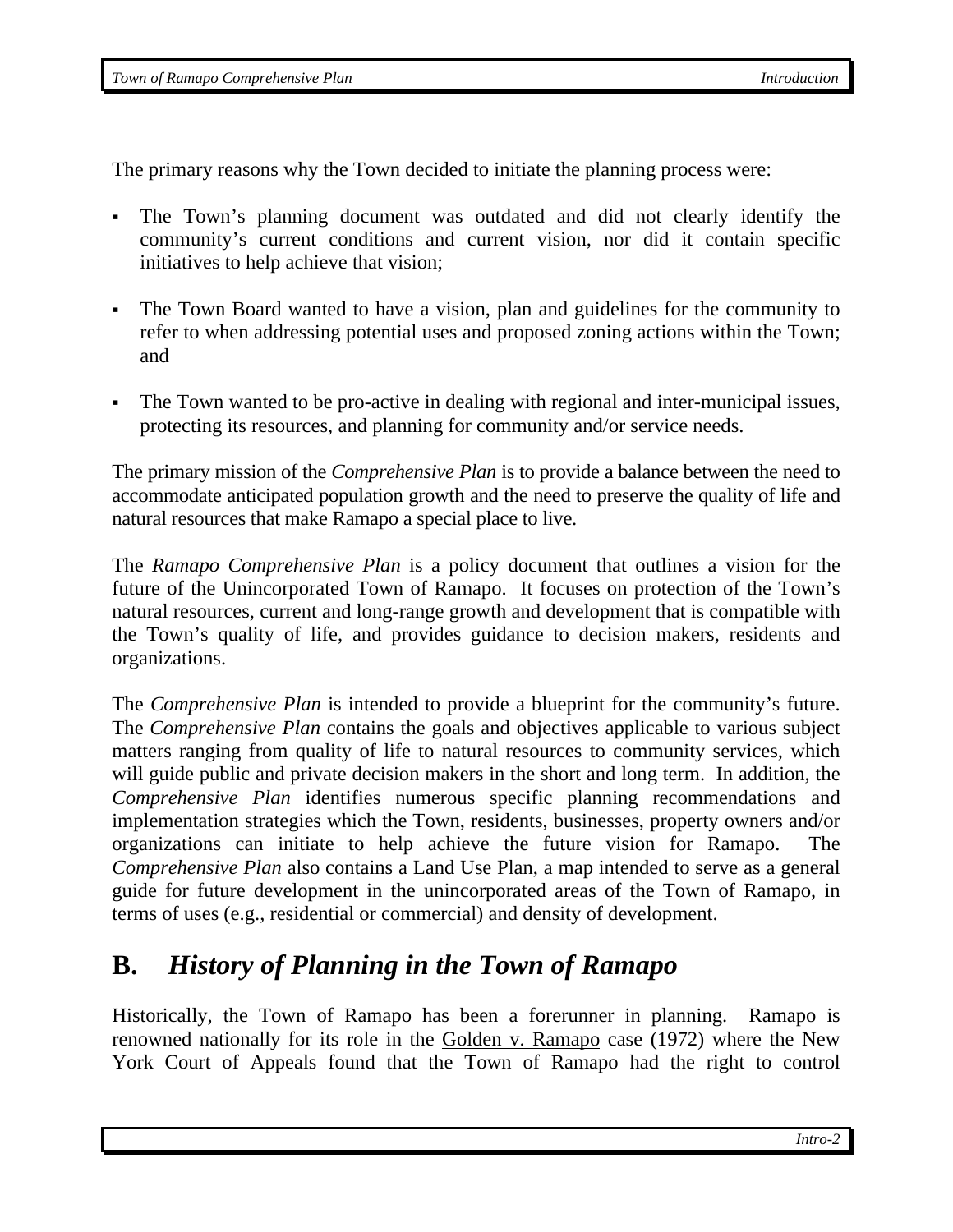development based on the boundaries of its infrastructure. This case has enabled other communities to control development within their boundaries.

The *Comprehensive Plan*, once adopted, will serve as an update to previous plans and plan updates that have been completed for the Town. These previous plans include the 1993 *Limited Master Plan Update* and the 1978 *Development Plan Update*. These two updates are based on the 1966 *Development Plan*.

### **C.** *The Basic Studies Component of the Plan*

Several major tasks were completed during the process of developing the *Comprehensive Plan*. These tasks helped compile the necessary data and information about various topics, issues and opportunities, as well as public opinion, which were used to establish the framework for the *Comprehensive Plan*.

The first task that was completed was the *Basic Studies* document. This document evaluated the significant factors which have historically impacted and that are currently influencing the Town of Ramapo. The *Basic Studies* document contains a wide range of data and information regarding the topics of: demographics, housing, land use, environmental resources, transportation, the economy, culture and recreation, and community facilities.

A public opinion survey was conducted. Approximately 7,600 public opinion surveys were sent to residential addresses in the unincorporated area of the Town of Ramapo. Residents were asked to respond to questions regarding a number of issues including: transportation; recreation; commercial development; and housing. Over 1,200 completed surveys were sent back to the Town Hall, an excellent return rate of 16.6%. The results of the survey were provided in the Basic Studies program.

A development potential analysis of the Town's residential development was performed and included as well within the *Basic Studies* document. The development potential study is an important part of the comprehensive planning process because it identified the potential location and amount of additional residential development that could occur in the Town based on the Town's existing zoning.

The *Basic Studies* document served as a foundation for discussions and decisions for the Citizens Advisory Committee, Town Officials, Town Staff and planning consultants regarding the *Comprehensive Plan* and comprises an important element of the *Plan*.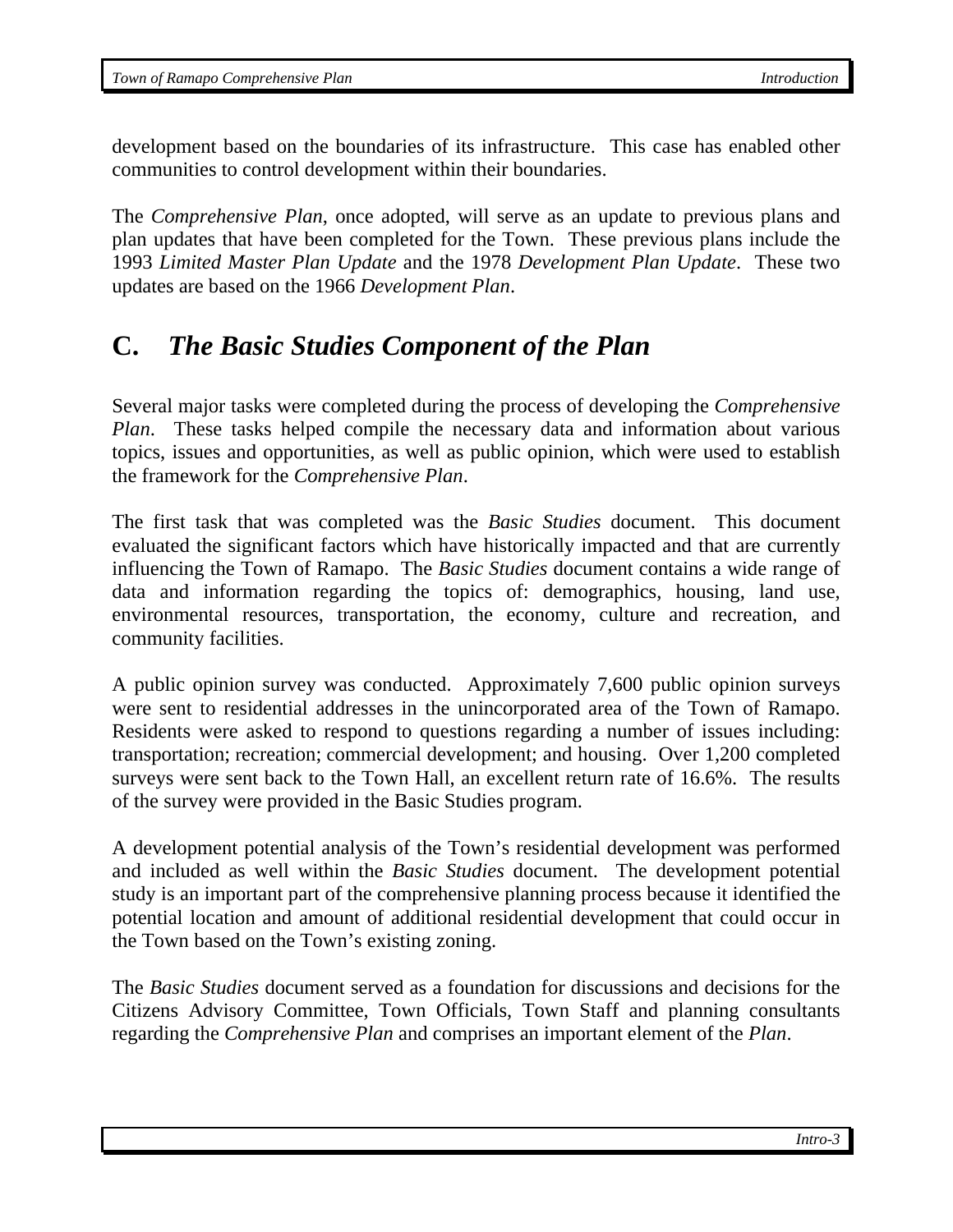# **D.** *Public Participation*

Town residents participated in all phases of the Town's planning project in a variety of ways, including a public opinion survey, meetings of the Citizens Advisory Committee and public hearings. Numerous meetings with elected officials, the Citizens Advisory Committee and Town staff were held throughout the process.

#### **Citizens Advisory Committee**

Early in the planning process, a Citizen's Advisory Committee was formed to help guide the planning process and to represent the interests of the residents of the Town of Ramapo. The members of the Committee represented residents from many of the neighborhoods in the unincorporated Town of Ramapo. The Citizen's Advisory Committee met on the following dates to discuss the progress of the Basic Studies document, and the public opinion survey: June 20, 2001 and August 30, 2001.

When the *Basic Studies* document was completed, the Citizen's Advisory Committee, Town Officials, Town Staff and planning consultants met on the following dates to discuss the goals and objectives and the content of the draft Comprehensive Plan: January 15, 2002; June 13, 2002; and June 25, 2002.

All of these meeting were open to the public.

#### **Public Opinion Survey**

A public opinion survey was prepared for the *Comprehensive Plan* as a means of soliciting public input on specific topics and issues. The survey was mailed to every address within the unincorporated Town of Ramapo in late November 2001; copies of the survey were available at the Town Hall in Spanish, French and Hebrew. 1,267 surveys were sent back to the Town and tabulated; the results are included in the *Basic Studies* document.

#### **Public Meetings**

As mentioned above, all meetings with the Citizens Advisory Committee were open to the public. The following meetings were specifically held to formally present information to the public and to seek their thoughts and feelings on the future of Ramapo: